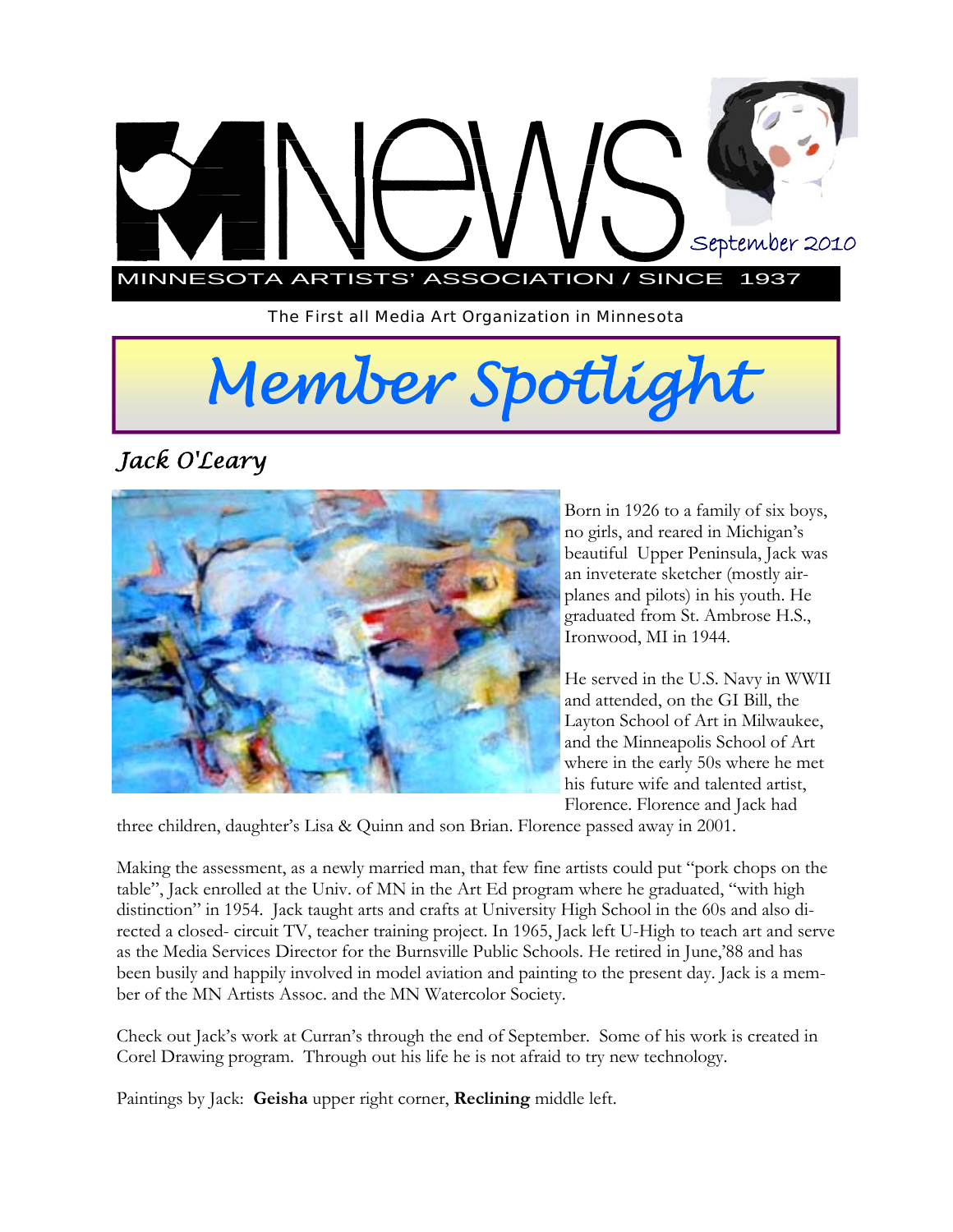### **MAA Board Member News**

**President:** We want to thank **Charlie Breems** for serving a 2 year term as our President. We advertised last year for a VP to replace Charlie. We got no volunteers. This summer a few of us got together to take paintings over to the fair. We had a discussion and decided that the organization can function with all the other board members. We would welcome a volunteer for President if one of you feels so moved.

**Treasurer:** Last April **Diane Gilbertson** became our new treasurer. We have changed our procedure slightly for membership renewal. We are starting our new year which goes from September to May. Dues are payable now. In this issue you will find a form to send in your payment.



**Newsletter:** Due to health reasons this will be my last newsletter. I have enjoyed doing the newsletter and will be happy to help a new person learn my method, or a new person can try something entirely new. We have about two thirds of our members now getting the newsletter on e-mail. I get about 30 copies printed in black & white to send in regular mail for members who are not using computers. **Bonnie Crouch,** our membership chair provides me with a document for labels. I send this with the newsletter by e-mail to the printer so it makes it very easy. The printer also folds the newsletters for the middle fold.

The program that I have been using to design the newsletter is Microsoft Publisher, and I turn the document into a PDF so everybody can read it.

#### **Terrie Christian**

#### **Exhibition: John Williams**

has been our exhibition chair for the last 2 years. John has booked exhibition space for our group out 2 years! John is ready to turn the job over to someone new and has made it easy for someone to step in. He has worked on making records of contacts for other new venues as well as setting up an easy to follow guide for organization of the tasks.

Our next Exhibition will be in December at Bethesda Hospital Gallery in St. Paul. Marjorie Moody is in charge of the event.

#### **MAA Board of Directors**

#### **Administration**

**Secretary Emmy White** 612-825-8312 **Treasurer Diane Gilbertson** 651-484-7034 **Activities Coordinators Exhibitions John Williams** 952-831-0363 **Programs Judy Lieber** 952-884-1815 **Membership Co-Chairs: Bonnie Crouch** 952-945-0682 **Jack OLeary** 952-888-0638

**Historian Ginny Olsen Projects Gene Terres** 612-825-4512 **Publicity Jeanne Emrich** 

 **Editor MAA Newsletter Terrie Christian** 763-546-5266 **terriepc@msn.com**

**Webmaster: Emmy White** 612-825-8312  **emmywhite@gmail.com**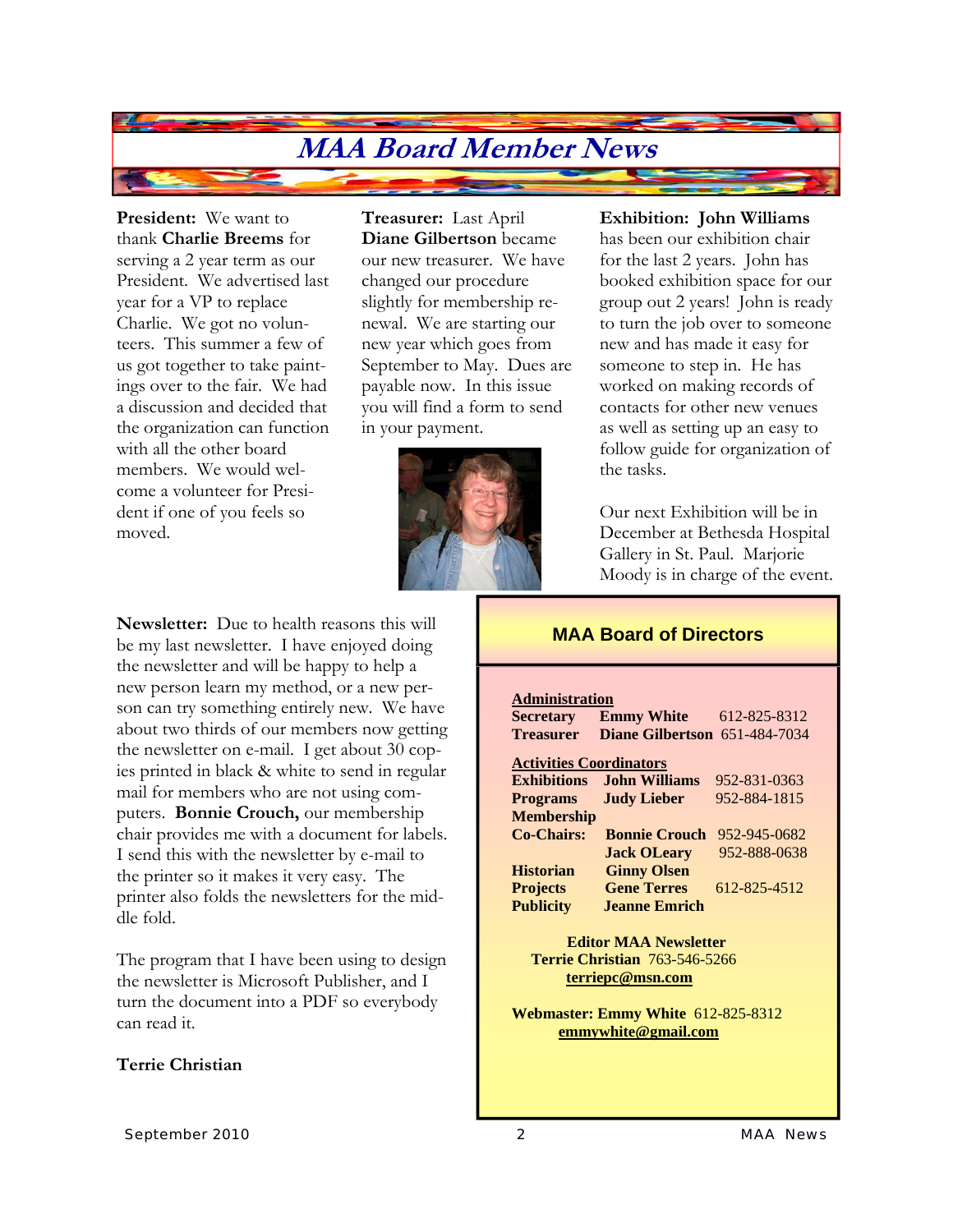## *Brag Box: If ya done it, it ain't braggin'*

**Bonnie Crouch, Diane Hass, Rachel Trockman and Terrie Christian** are all part of a group called the **Art Circle.** There are 6 women artists in the group who have supported each other in art and life for the last 10 years. The group currently has an exhibit at the Robbin Gallery until the end of September.



#### **First Thursdays at the Norhrup King Building Emmy White and Marjorie Moody** both have studio space at the Northrup King building.

Every month the entire building has open studio night. Stop in and see what the artists are doing!

The following **MAA** members were accepted into the Minnesota State Fair: **Cat Corrigan,**  Acrylic on canvas, **Bonnie Crouch,** Watercolor on Yupo**, Barbara Lanzo** Watercolor on Arches paper, **Judy Lieber Acrylic on gessoed illustration board and ,Chichi Miller,** Oil.

In Addition, **Ron Merchant** gives a \$500 award to an oil painter of his choice.



"Spills" KILL! By Bonnie Crouch

**Kathy Braud's,** Lily Wonderful, a day lily watercolor was included in the Garden Party show held at the Bismarck Center for the Arts July 29 - August 28, 2010.

Artists - check out this new website!! www.livelovepaint.com

This is the ultimate artist consortium, showcasing and selling many original paintings from artists across the country. Get your artwork seen beyond the Central US area! No website fees, contract or subscription required, flat 9% commission rate on sold items, set your own prices and ship your own paintings. Facebook friendly. A great new way to market your own talent. Contact Kathy Braud for my take on it.

"Big Pike on the Hunt" is Kathy Braud's 2010 submission to the MN State Fair. This 22 x 30 watercolor, big pike painting #3, of a series, is the result of a continued exploration of a topic, abstraction and pushing the value contrast. Feel free to share your thoughts with me. **braud@fallsnet.com** A painting series is a good way to gather new ideas and eventually produce something entirely new and different. One can always dip into watermedia to aid the process.